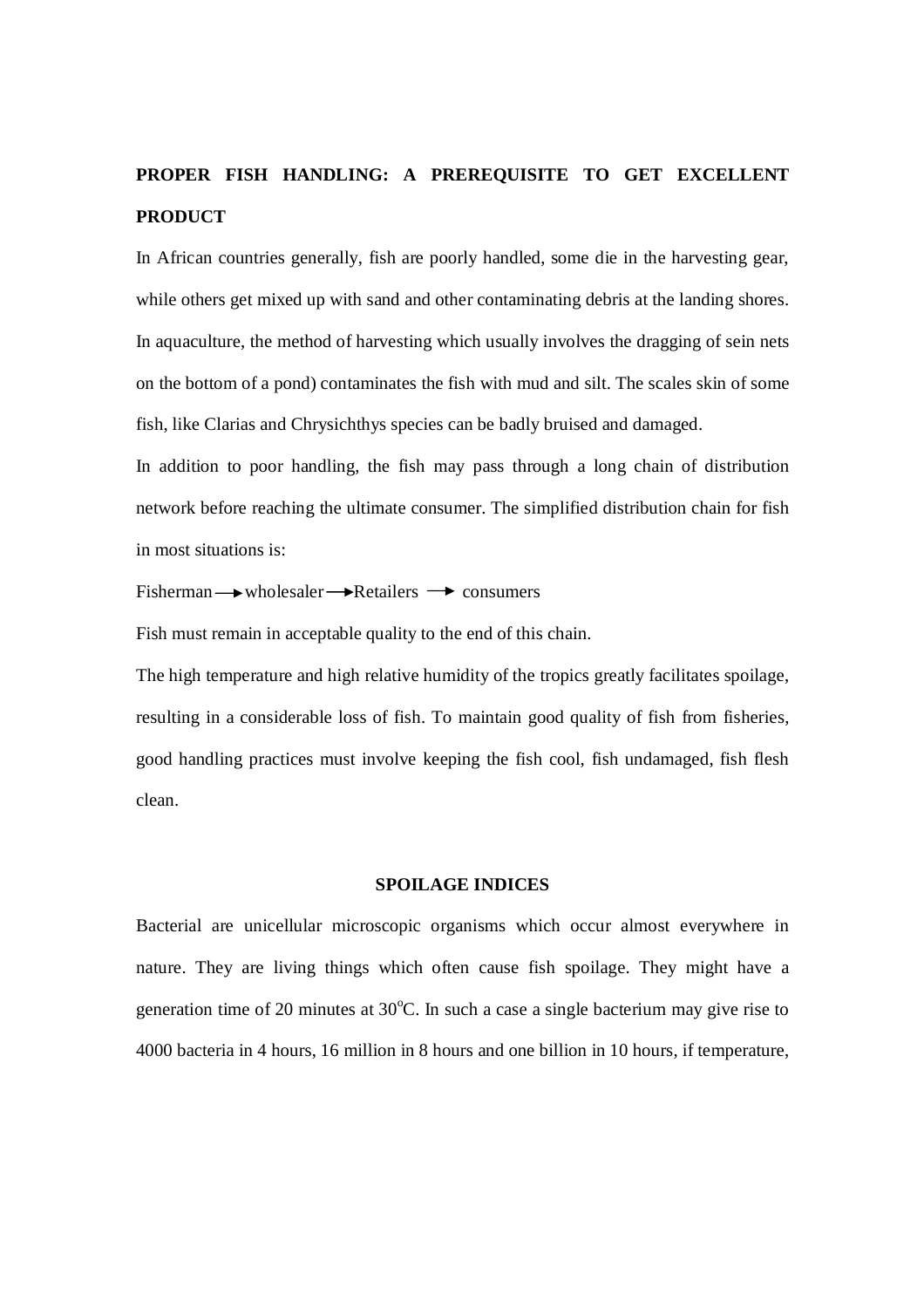water content of the fish, osmotic pressure, pH medium, redox potential and the nutrient composition of the environment are conducive.

## **Bacteria Spoilage**

Some bacteria are naturally present in the living fish but their multiplication and growth is limited by the general metabolic reactions of the fish (low pH of gut, anaerobic environment in the gut and its enzymes, acid in the viscera which often digest the bacteria and cause the gut condition to be unfavourable for their growth). When a fish dies, these metabolic actions are slowed down and micro-organisms begin to multiply. The bacteria living in he gills penetrate the flesh and the vascular system. Those lining the gut penetrate the nearby tissues through the pertorieum. Bacteria in the slime penetrate the skin into the environment tissues. The enzymes in the gut breakdown its lining and thus give way for bacteria to enter into the tissues. These bacteria secret digestive juices and enzymes which breakdown the tissues and cause spoilage of the fish. The end result of microbial invasion of the tissues is the loss of fresh flavour and odour of the fish replacing it with a sour and stale odour which changes to Ammoniacal, putrid and faecal odour at the later stage of spoilage.

The initial elastic texture of the fish changes to softer flesh with grittiness making the fish exceedingly soft flabby retaining finger identifications in the skin. The flesh of such spoilt fish is later torn from the backbone (unfit for human consumption and must be discarded, down graded for the production of animal feed supplements (an economic loss, hence minimize fish spoilage through proper handling of fresh fish.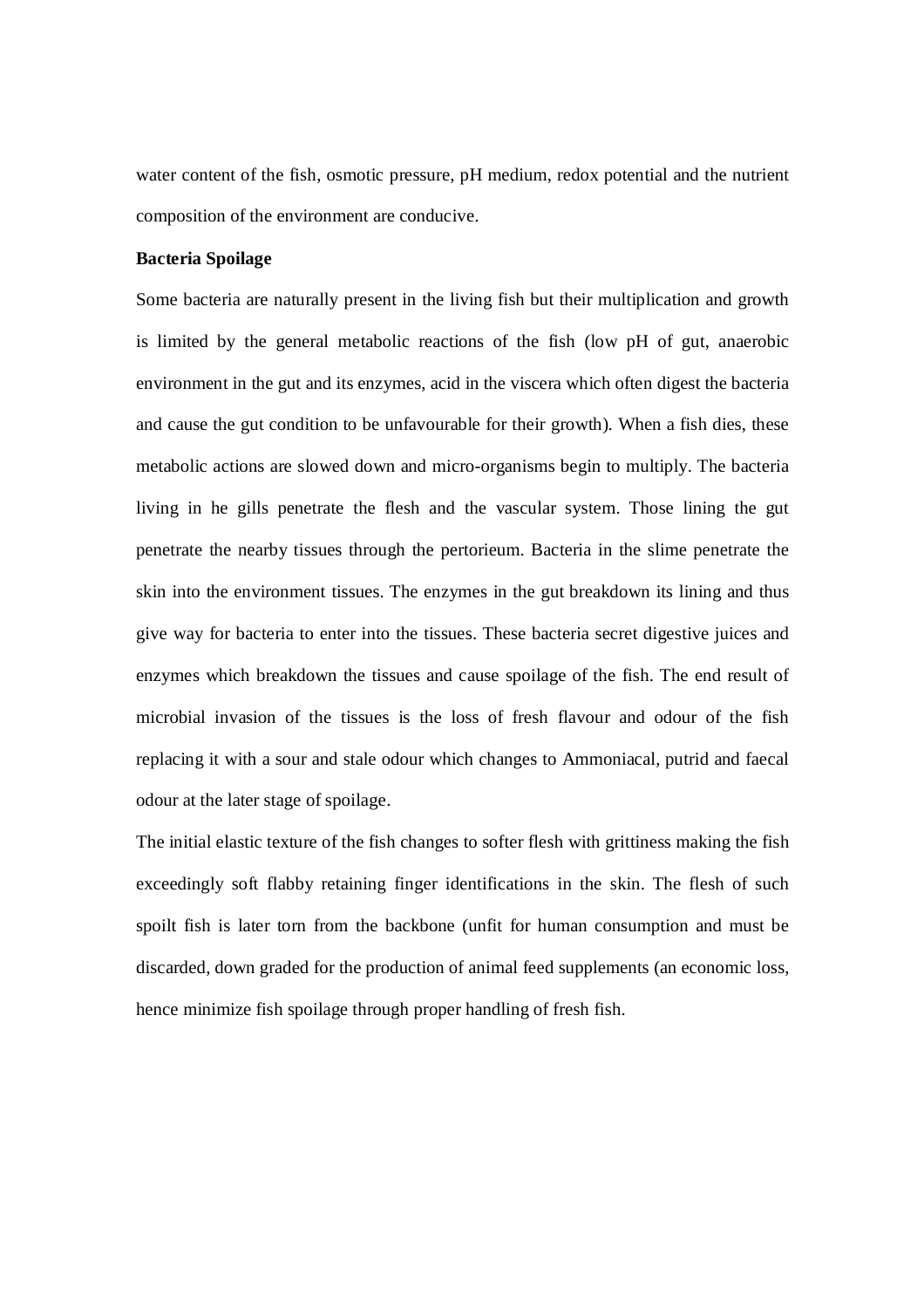#### **Enzymatic Spoilage**

Enzymes are high molecular weight metabolic catalyst, protein in natureand are needed in small quantities. They operate in their native forms and become denatured when conditions become unfavourable. Temperature, acidity, substrate concentration and enzyme activation and synchronization affect enzyme activities

Enzymatic spoilage is known as AUTOLYSIS i.e. self digestion. It is a process whereby enzymes, against which the fish is normally protected alive, under optimal conditions for enzymatic activity, post mortem digest the fish tissue. Such enzymes are present in the fish gut, on the skin and in the tissues. Autolysis causes off-odour, off-flavour and softening of flesh and tissues. It causes general disruption and permission of movement of enzymes and oxygen in the muscle. Such enzymes include Proteolytic and Cathepsins enzymes. They make the fish unpalatable, unattractive and unfit for consumption.

Cutting should be carefully and thoroughly done, and belly cavity should also be thoroughly washed.

Cathepsin is more active in fish than in meat resulting in faster autolysis in fish.

## **Chemical Spoilage**

This is caused by the reaction of the fat of fish giving rise to unpleasant odour and flavour. This is called RANCIDITY which is as a result of highly unsaturated fatty acids in fish oil

#### **ASSESSMENT OF FISH SPOILAGE**

- 1. **Physical method**
- 2. **Instrumental test**: Placing a Torrymeter on the skin of about 16 randomly selected fish and picking 1 of the result as representative of the entire lot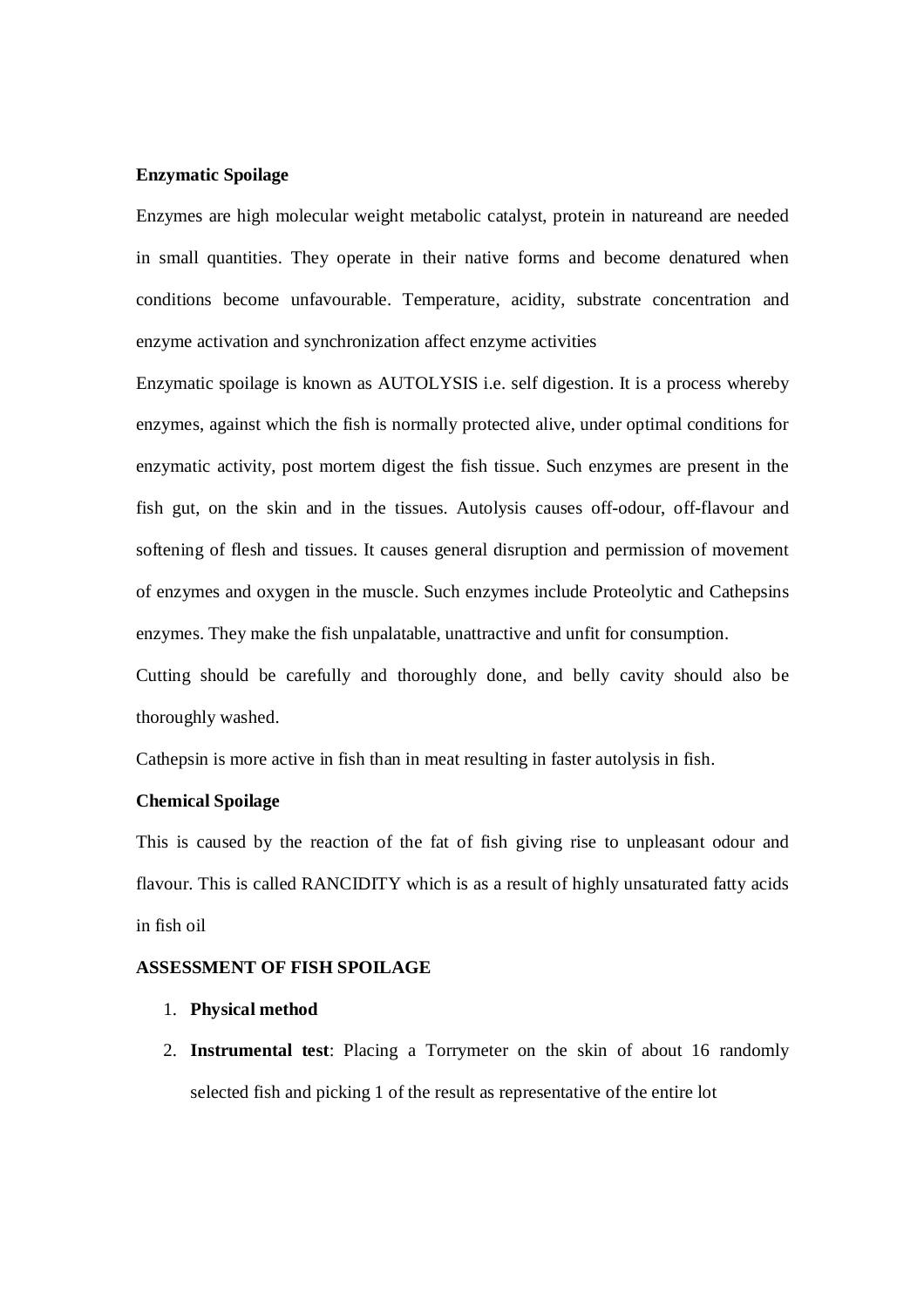3. **Subjective method**: involves the use of human sense organs and not machines, chemicals or reagents. It is often called sensory tests. This may be bias but it represents the customers view. Example of organoleptic test involves the utilization of sense of touch, smell, sight and taste for quality assessment of fish **Sight:** gill colour, presence or absence of indentation.

Flavour: for degree of freshness, is also a combination of taste and odour caused by volatile organic compound. It is the most used objective test rather than taste panel evaluation even though too expensive (chromatograph which measure a flavour at a time). Thus they often train taste panel to prevent bias

**Texture:** state of the muscles, firmly held condition of the belly, presence of blemish and parasites on fish, visual examination in cured fish, general appearance, bulging cans, broken fishes.

**Touch: t**exture of fish, elastic form, soft or flabby, fragmentation in dried whole fish, if fish end without breaking, it is flexible, **Brittle--**if it break into small

**Smell--**good and bad flavour, smoked or cooked (limited use because not all can smell) Taste: sweet, bitter, salt and sour (salty or acid fermented and marinades-analytical method gives better results).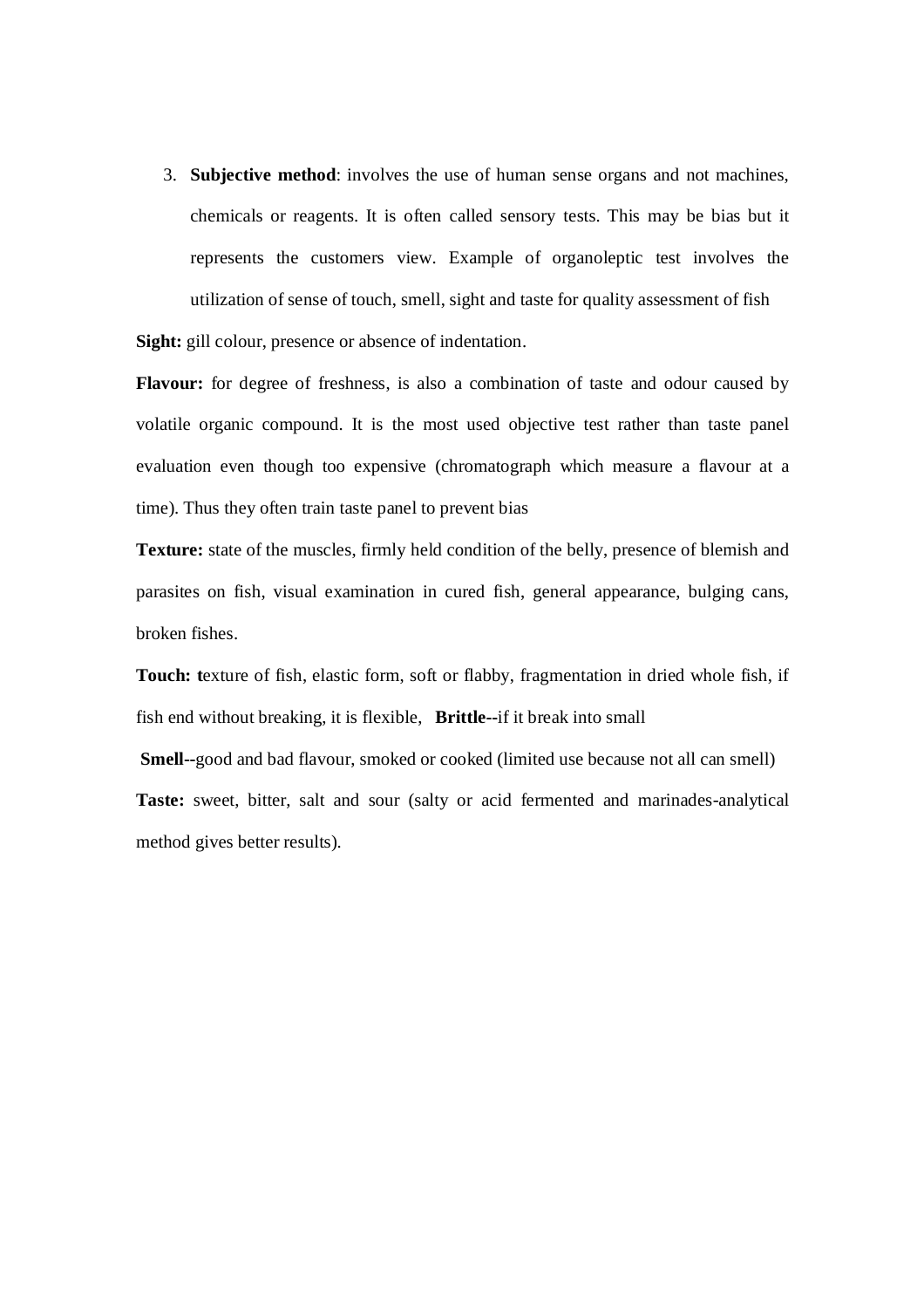### **FISH PRESERVATION**

Some of he fish preservation techniques have broadly grouped into two:

- Low temperature technique and,
- High temperature techniques

## **Low Temperature Techniques**

This technique preserves fish by lowering their body temperature to a level that inactivates micro-organisms. It also reduce if not eliminate he activities of microbes. Low temperature techniques of preservation are also known as modern fish preservation methods and it includes:

- a. Chilling: chilling involve the use of ice-blocks or ice flakes, refrigerated sea water (RSW), or chilled sea water (CSW)
- b. Freezing: it is carried out using freezer e.g. blast freezing (using blast freezer), plate freezing, etc.
- c. Cold storage using cold room

## **Boxing**

**This** involve laying fish on a 5cm thick ice at the bottom of a container (made of wood, metal, plastic, etc) followed by alternate layers of ice and fish with ice layered at the top of the uppermost layer of fish. Boxing has advantages over bulking and shelving in that fish could easily be separated into species, sizes or catches by using different boxes. Also removing fish boxes from fishing vessels are much less laborious than in bulking or shelving.

## **Bulking**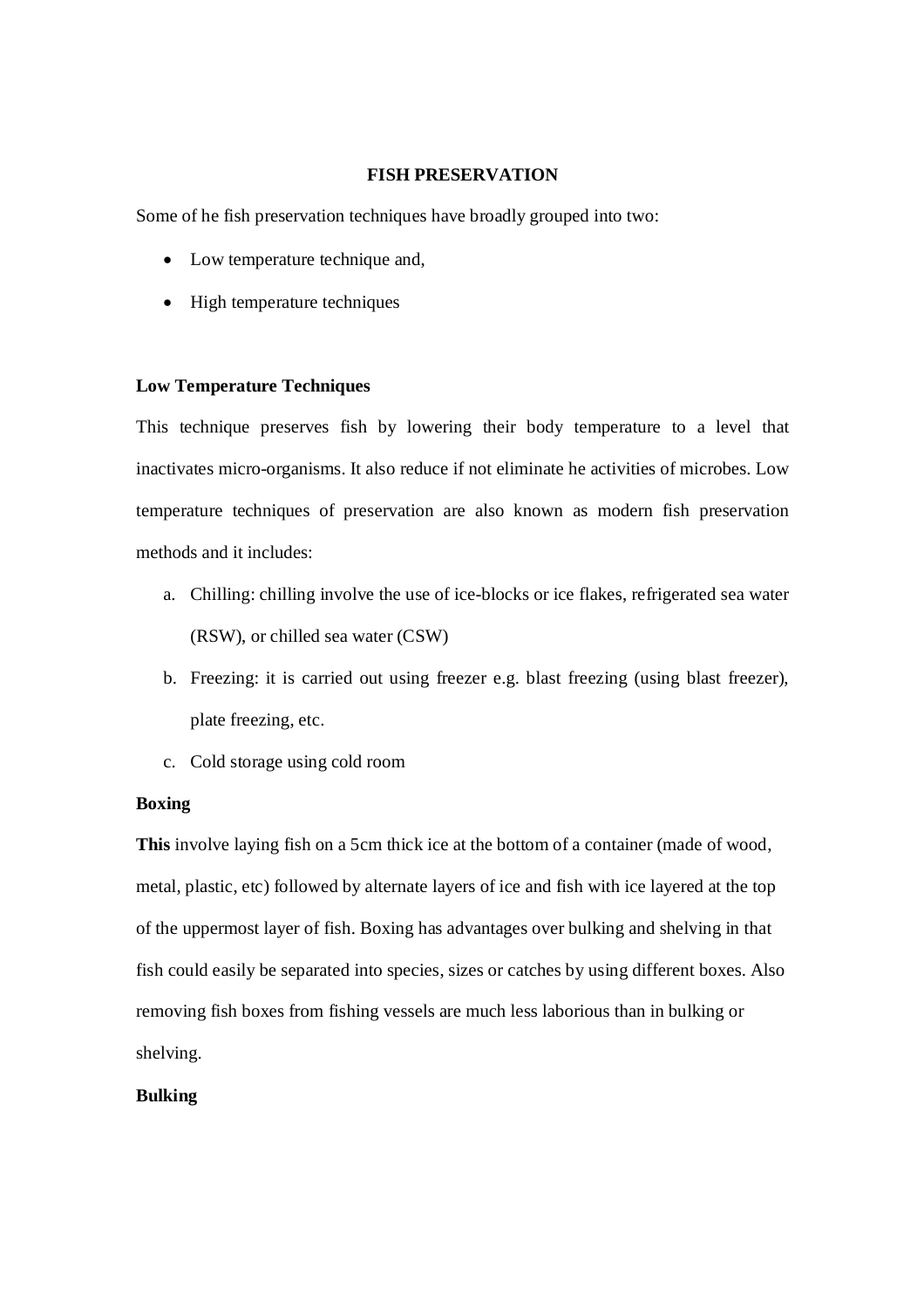This is laying fish on a bed of ice about 5cm thick and place alternate layers of ice and fish at a fish to ice ratio of one to one up to a total height of one meter. The demerits of bulking are that fish in bulk storage may suffer damage from pressure of the fish on top, including shrinkage and excessive loss in weight.

## **Shelving**

This is a method whereby fish are laid out on shelves formed between the vertical partitions in the fish-hold. This method can be described as shallow bulking and where it is done correctly, it is a good method of storage. Fish can be stored by arranging fish orderly belly downwards and head to tail on ice 5cm thick on shelves with the fish completely surrounded by ice.

## **FREEZING**

Freezing is one of the easiest and least time consuming methods of food preservation. Most food retains their natural colour, flavour and texture better than when other methods of food preservation are used. In addition, the kitchen remains cool and comfortable during the process.

# **High Temperature Techniques**

This technique involves the use of heat i.e. raising the temperature of fish to a level not suitable for microbial multiplication and reducing the moisture content of the fish. This technique includes:

a. Drying: this involves the use of solar radiation to increase the temperature of the fish and to reduce its moisture content. Example of solar fish drier include: mud/bamboo solar drier, oil drum solar drier, solar dome drier, etc.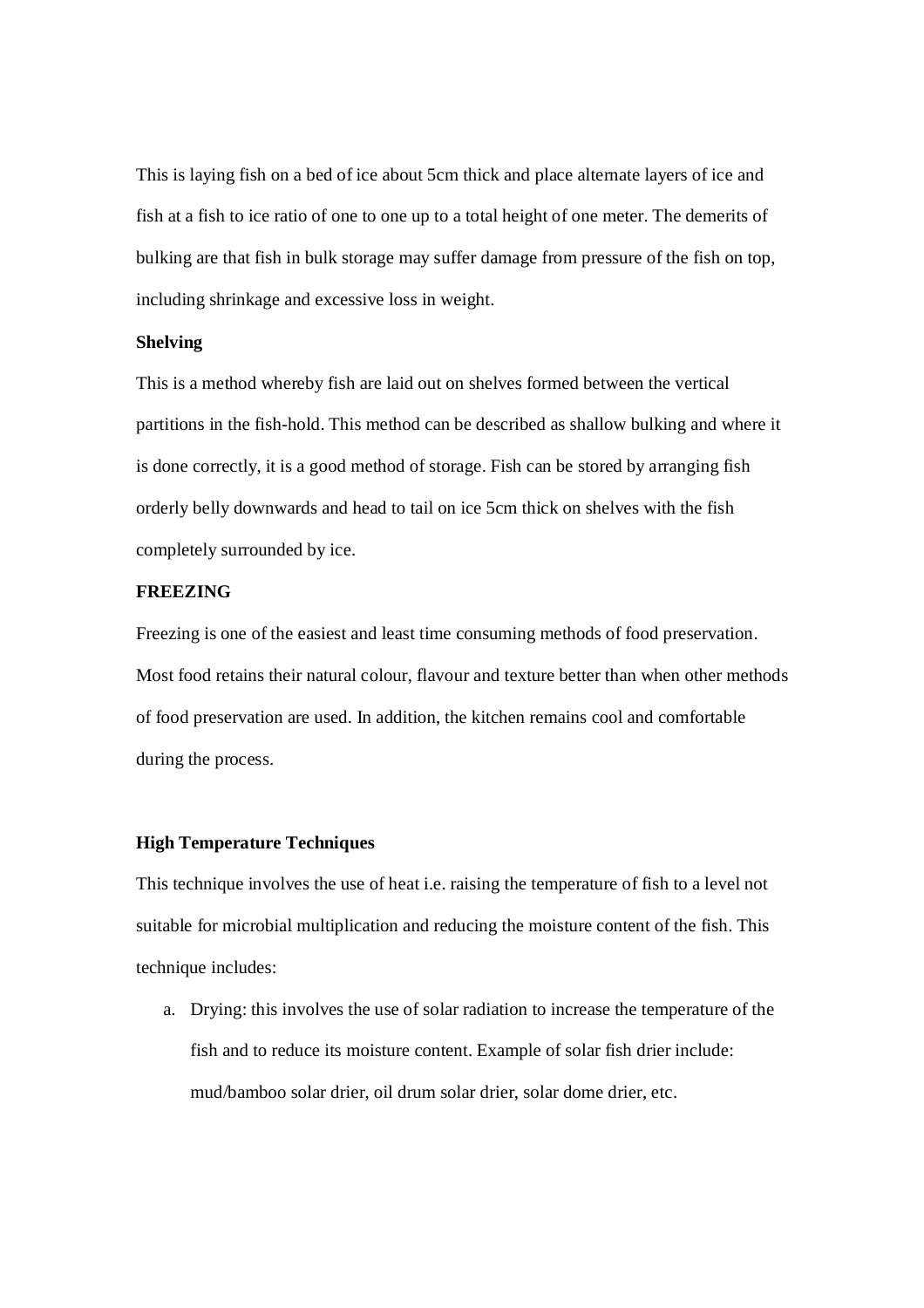- b. Smoking: this involves the use of smoke from fire wood in smoking kilns to dried and preserve the fish. Example of smoking kiln include traditional Ghananians mud oven, NIOMR and Kaiinji gas smoking kiln, Chorkor fish smoking kiln, etc.
- c. Salting and Drying: applying salt to the body surface of fish and sun drying the fish.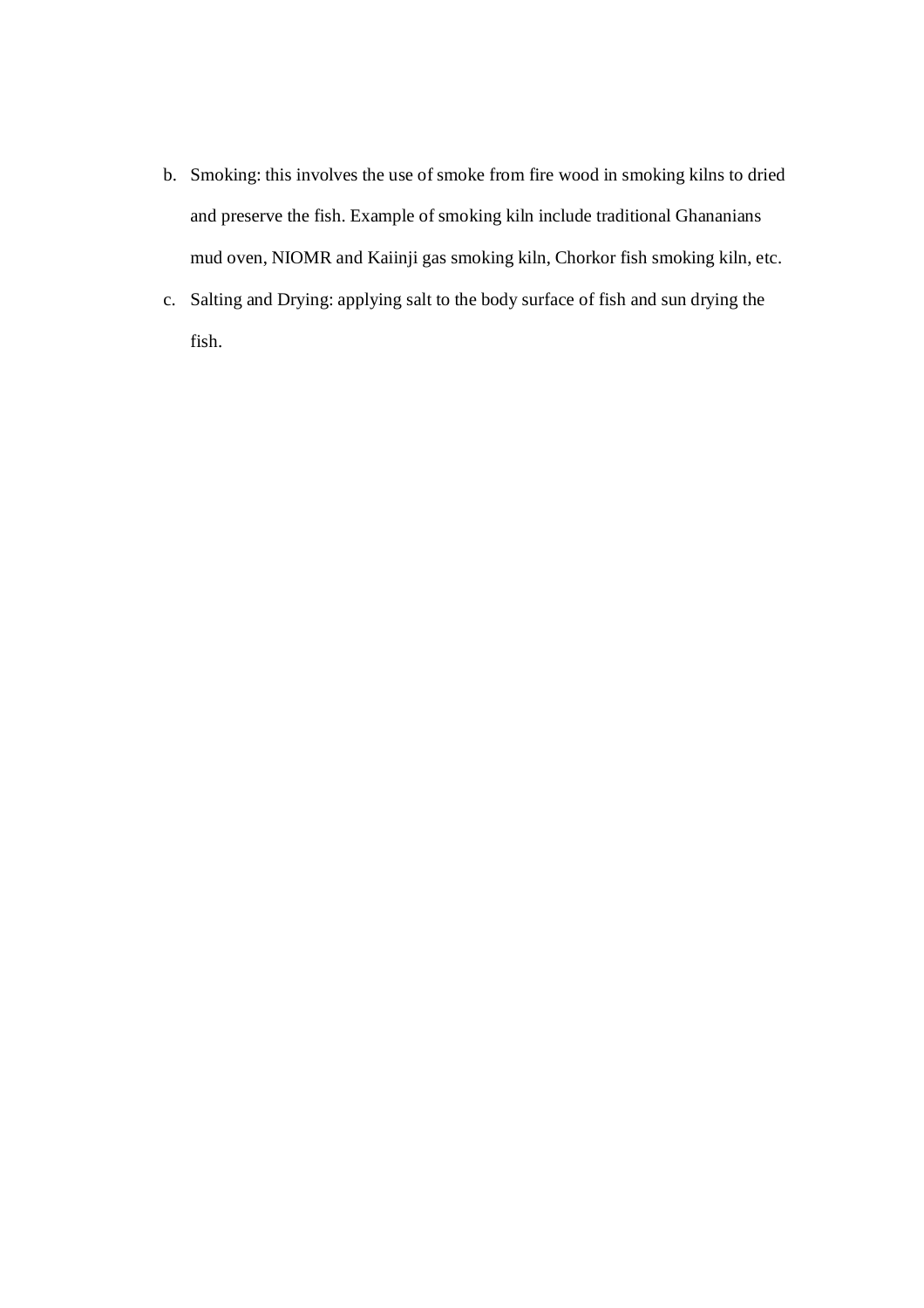# **DIFFERENCES BETWEEN HIGH TEMPERATURE TCHNIQUES AND LOW**

# **TEMPERATURE TECHNIQUES**

| <b>High temperature</b>                     | Low temperature                                  |
|---------------------------------------------|--------------------------------------------------|
| This constitute the traditional methods of  | This constitute the mothern methods of           |
| fish preservation                           | fish preservation                                |
| It takes place even at the absence of       | May not take place except thre is electricity    |
| electricity                                 | or source of light                               |
| Can take place at the village, level at any | May only be used in the towns and cities         |
| where and at any time                       | wherenthere is source of power                   |
| Low cost                                    | Expensive                                        |
| Takes place under high ambient              | Takes place under low temperature $(4^{\circ}C)$ |
| temperature                                 |                                                  |
| Labour intensive                            | Not laborious                                    |
| Temperature may not often be controlled     | Temperature is often controlled (has             |
| because there is no regulator               | regulator)                                       |
| Time consuming                              | Time managing                                    |
| Not ofen hygienic                           | Highly hygienic                                  |
| Allow few quantity to processed at a time   | Large quantity can be processed at a time        |
| Needs little or no skill                    | Required skill in operation                      |
| Quality of products varies                  | Quality of product is uniform                    |
| Package is not often attractive             | Package is very attractive                       |
| e.g. smoking, sun drying, and salting       | e.g. freezing, chilling, icing and cold room     |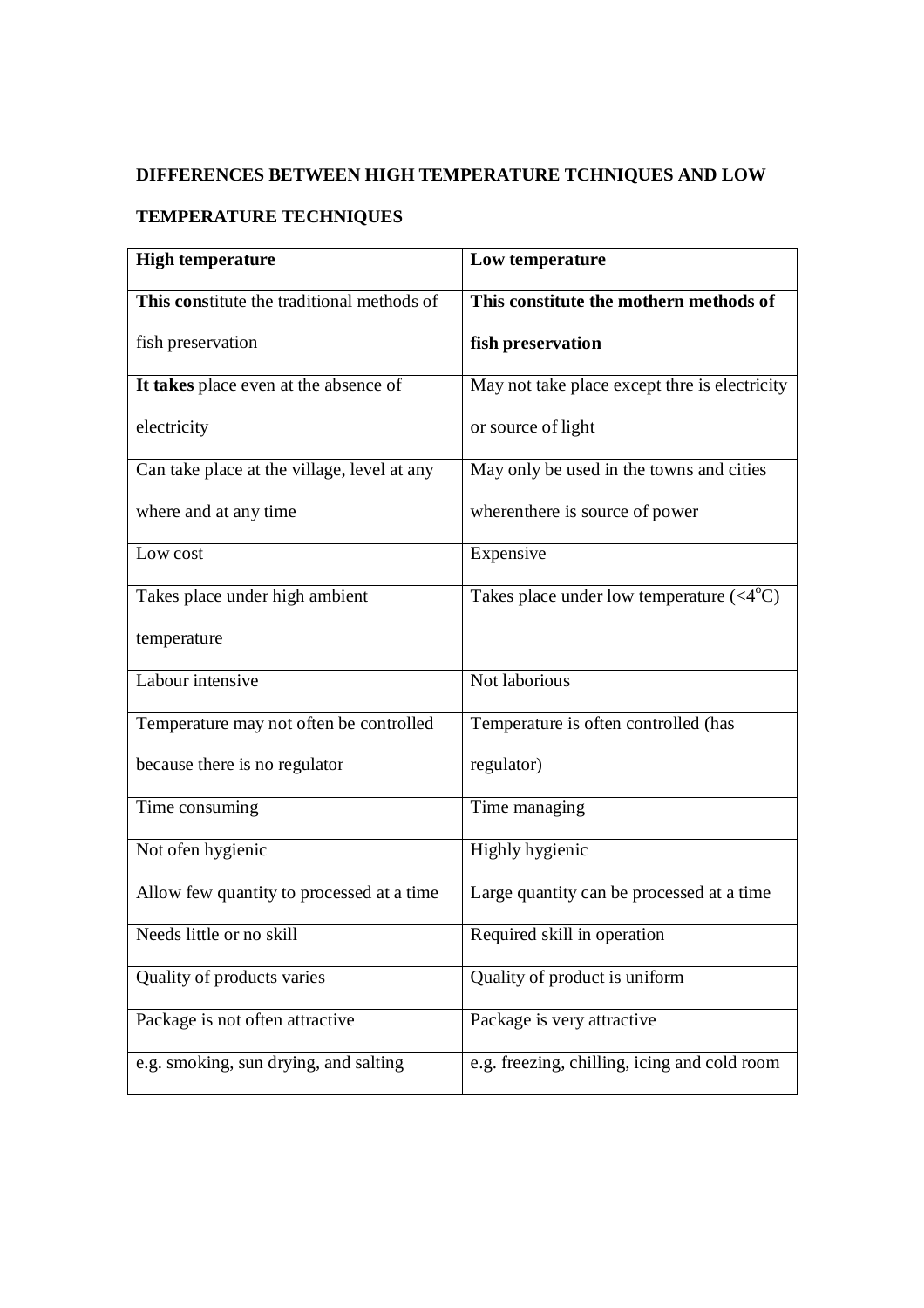## **FISH SMOKING**

Smoking as a method of preservation of perishable foods dates back to civilization. Fish and fishery products are one of the most perishable of all staple commodities. They are, therefore, suitable media for the growth and proliferation of micro-organisms. To prolong the shelf life of fish, fish is preserved by smoking. Smoke is generated from wood by burning. Smoke has bacteriostatic, bactericidal and antioxidant functions while heat generated from the wood has dehydrating effect on the fish.

The combination of these processes gives fish dry effect. Hence a well smoked fish can keep in storage for months without undergoing spoilage.

Fish smoking is the traditional occupation of artisanal fishermen and women in Nigeria with simple traditional ovens. There are different types of local ovens being used depending on the location. In the Northern part of the country, Banda is used generally while in the South, it ranges from simple pit-ovens to drum-oven. The most important advantage of these simple ovens is the low capital cost. However, many disadvantages have been reported which include:

- Inefficient utilization of fuel wood
- Poor quality of fish due to lack of control over the temperature of the fire and the density of smoke.

To arrest these problems many workers have invented improved smoking kilns such as Chorkor kiln, Altona/Watanabe smoking kiln, Ivory Coast kiln, etc.

# **TYPES OF FISH SMOKING PROCESS**

Two types of smoking processes are in common use. The cold smoking process in which the temperature of the smoke does not exceed  $30^{\circ}$ C and hot smoking process during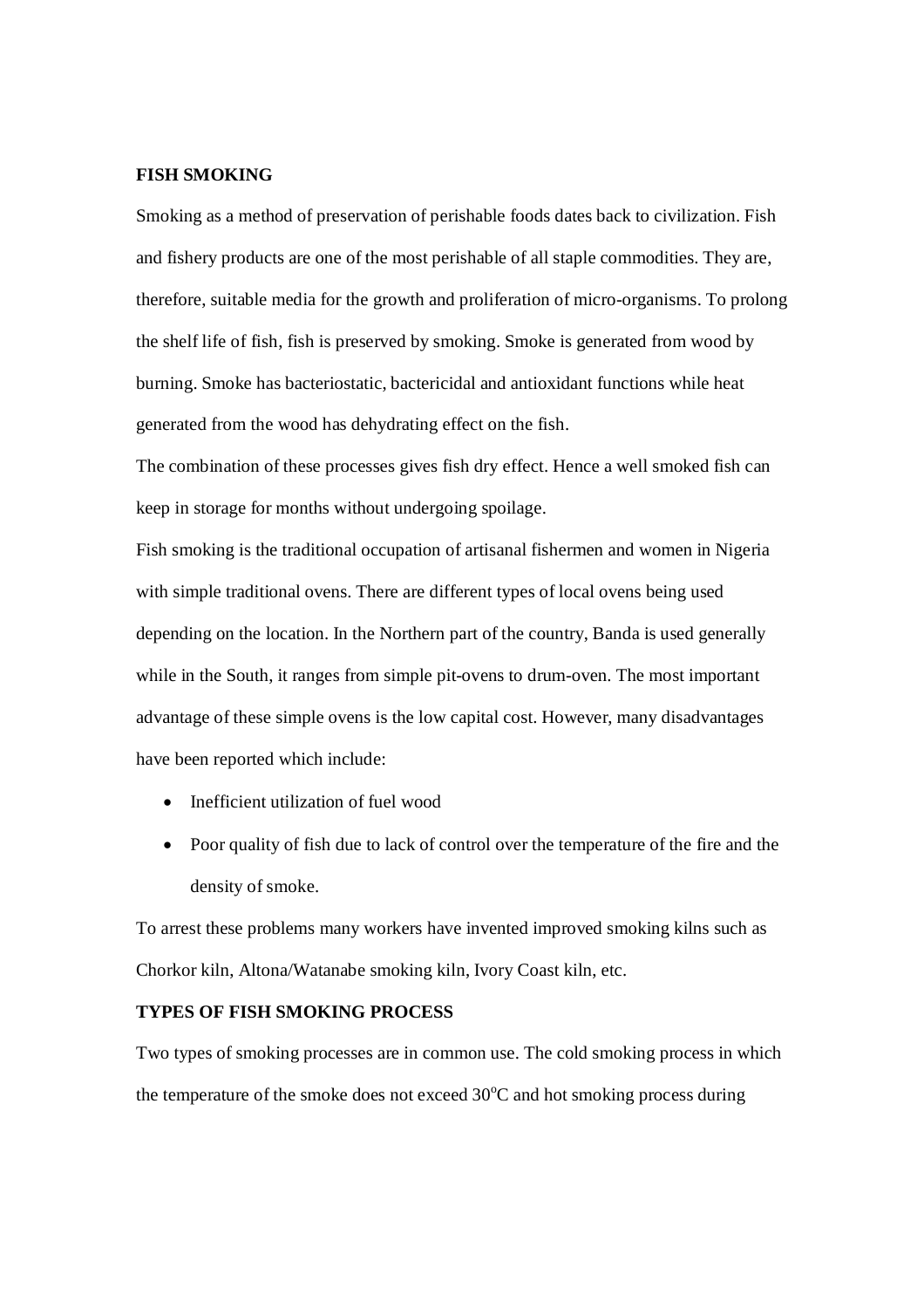which the fish is properly cooked with their temperature reaching  $120^{\circ}$ C or so while the centre of the fish may be  $60^{\circ}$ C.

Cold smoking is practiced in advanced countries where alternative means of preserving the fish such as refrigeration is available. Cold smoking is primarily to improve the flavour of the fish and retain its nutritive value. Cold fish is not well cooked, has shorter shelf life and is easily infested by micro-organism such as bacteria and molds if not properly stored in a refrigerator. Moisture retention is usually high and may be in the order of 35-45%.

Hot smoking is the traditional method of fish smoking in the tropics. Fish is smoked until cooked in order to obtain a product with extended shelf-life, since alternative preservation methods such as refrigeration are absent in the remote fishing villages where most fish processing takes place. The primary aim of hot smoking is to preserve the product flavour and colour arising as a result of preservation function.

## **The Traditional Smoking Process**

The traditional smoking process is widespread and supply the bulk of smoked fish found in most markets in Nigeria using the traditional smoking kilns. Below is the flow chart of how fish is smoked traditionally: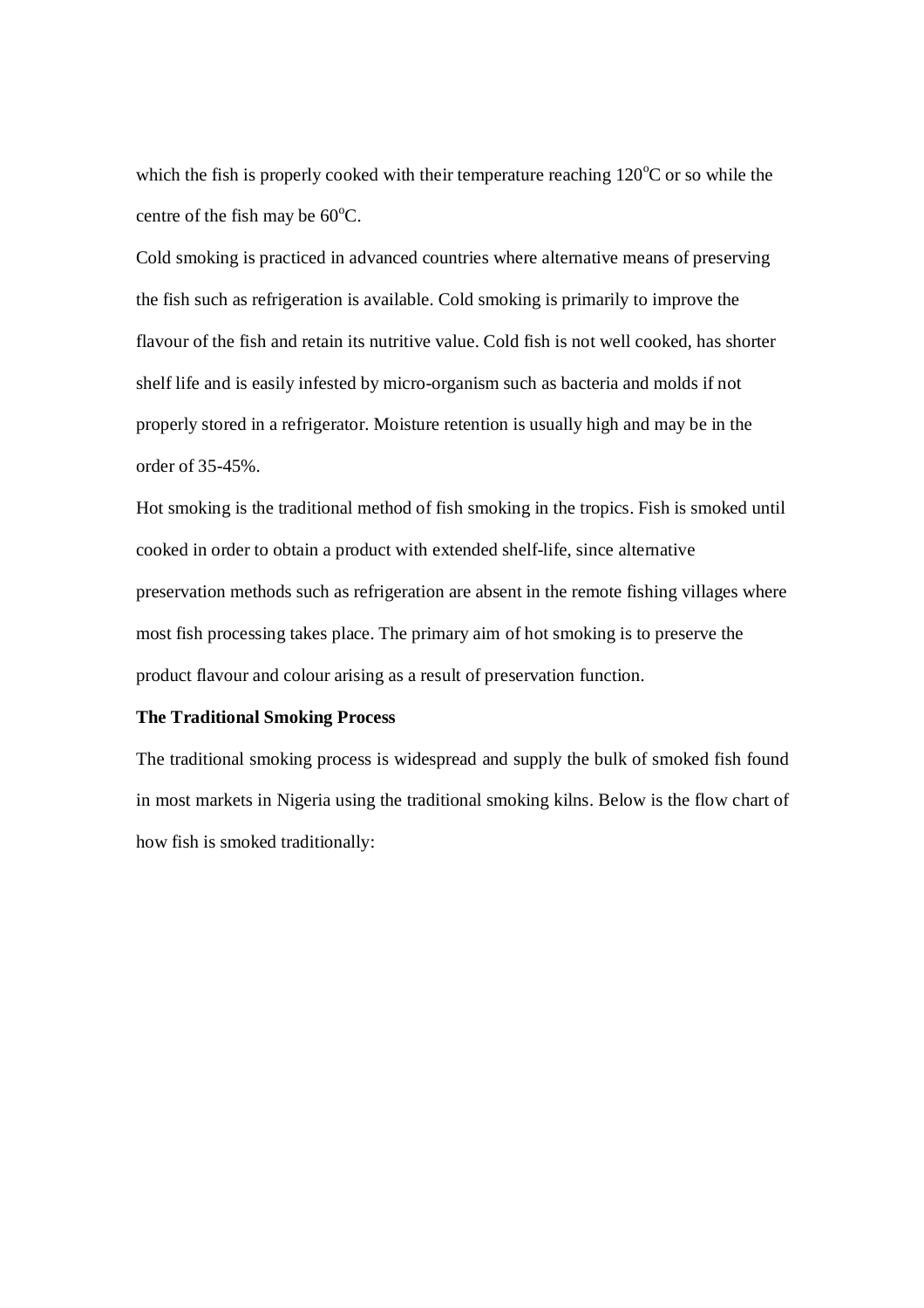**CATCHING** GUTTING AND SCALLING (optional) CUTTING AND WASHING SMOKING (firewood) COOLING PACKING (Baskets/Cartons/Bags) MARKETING/DISTRIBUTION

# **Flow-chart for a traditional Fish Smoking**

## **The Modern Smoking Process**

The modern smoking is practiced using the mechanical smoking kilns. This mostly practiced in the advanced countries of the world. The smoking process can be summarized as follows: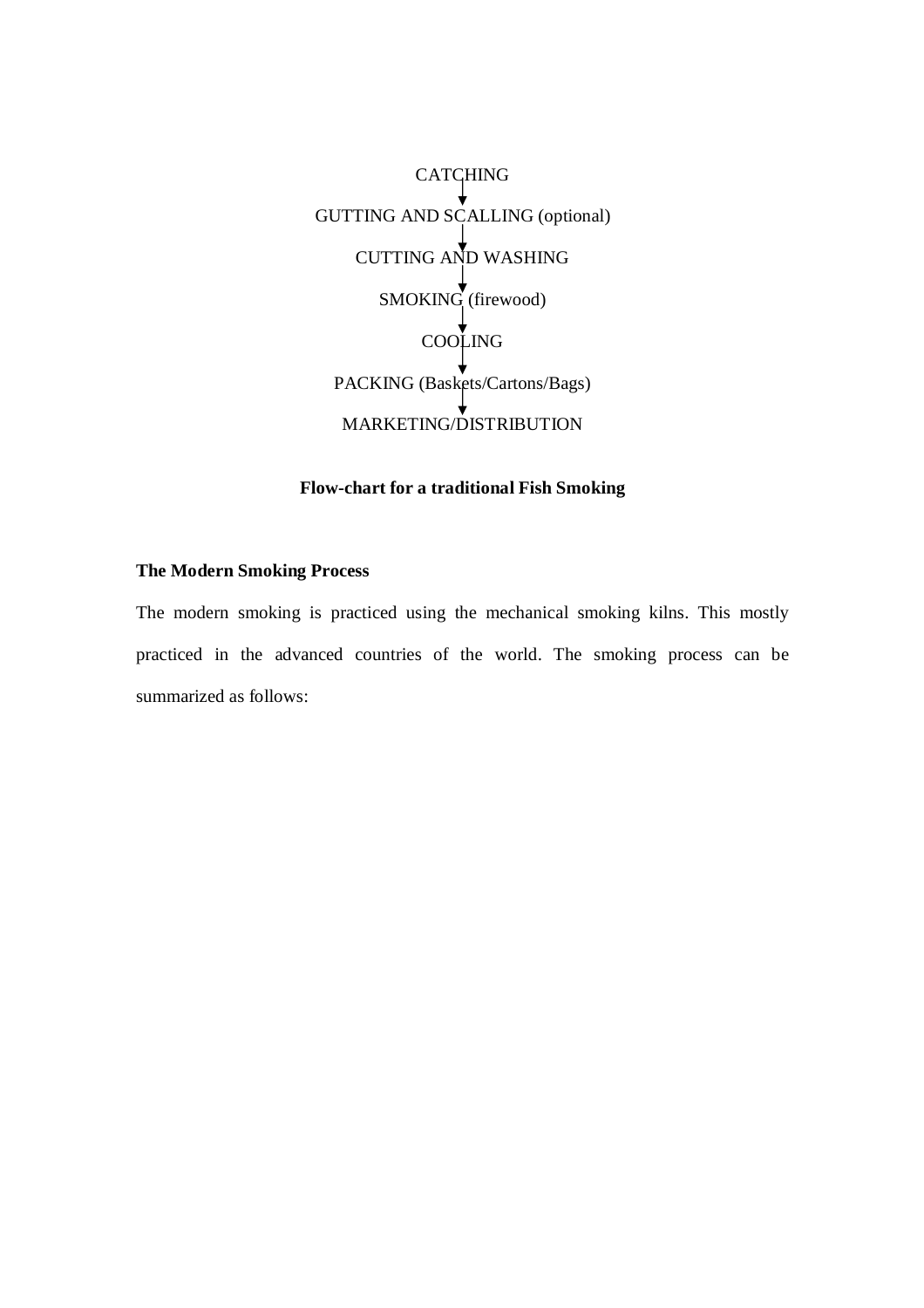**CATCHING GUTTING** WASHING SORTING GRADING (By Hand or Machine) WASHING BRINE (70% Saturated brine solution) HANGING (For moisture to drip) SMOKING COOKING GRADING PACKING (Cellophane wrappings) GRADING

## **Flow-chart of the Modern Smoking Process**

## **FISH DRYING AND THE USE OF SOLAR TENT DRYERS**

Drying of fish in the open sun is a common worldwide and also in Nigeria, especially in the arid and semi-arid regions such as Lake Chad area because of the very arid conditions there. However, there are significant losses due to spoilage, contamination by dust and insect infestation because he fishes are dried on bare ground.

To reduce post harvest losses and improve the poor conditions of fish dried on bare ground solar dryers of varied kinds and designs are in use in some part of the world for fish preservation.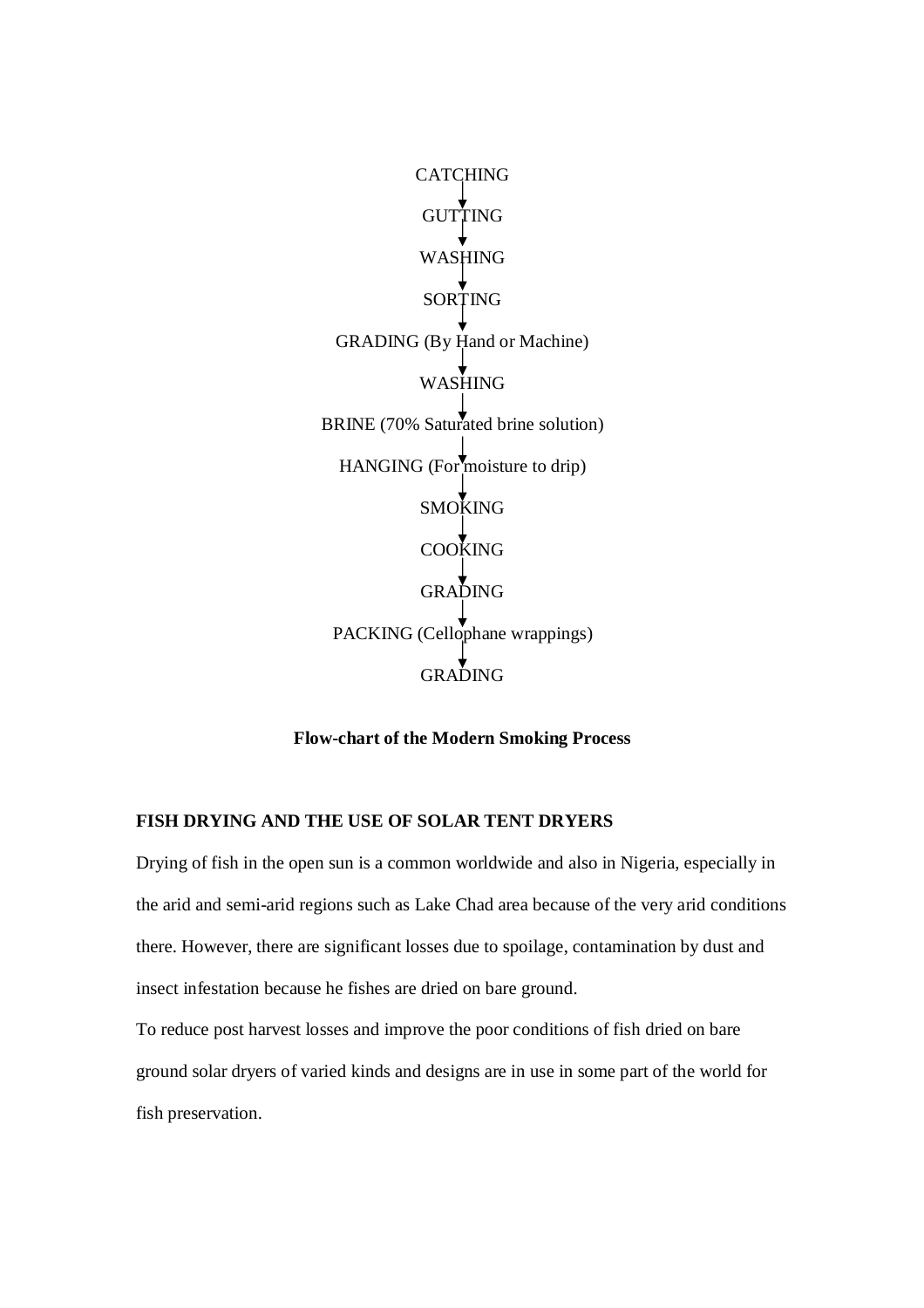Fishes dried in solar dryers like the solar tent are far cleaner and better than those on bare ground. They also have no foul smell arising from the fish as a result of on-set of decay. NIFFR solar tent has been widely extended and accepted in over 20 fishing villages around Kainji Lake and Jebba Lake. The dryer is made of cheap and locally available material.

When many fisher folks around the country eventually adopt the technology, it is hoped that the solar dried fish (which bears very close resemblance to the imported cod stock) will save the country huge foreign exchange.

#### **FISH PROCESSING**

#### **FISH CANNING**

Is a process involving heat treatment of fish in sealed containers made of tin plates, aluminum cans or glass, until the product has been fully sterilized. For example canned Geisha and canned Sardines. It makes fish available for the inhabitants of very remote non-fishing areas.

During canning heat treatment should be sufficient to destroy all heat sensitive bacteria and spores, inactivate the enzymes and cook the fish so that the products remain acceptable to the consumers after prolonged storage.

**Commercial Sterilization:** it is used in thermal processing to describe the heat treatment designed to kill substantially all micro-organisms and spores which if present would be capable of growing in the product (it eliminate the spores of Clostridium botulism and reduced to the barest minimum the spores of the most heat resistance spore forming food spoilage micro-organism e.g. Bacillus stearothermophilus.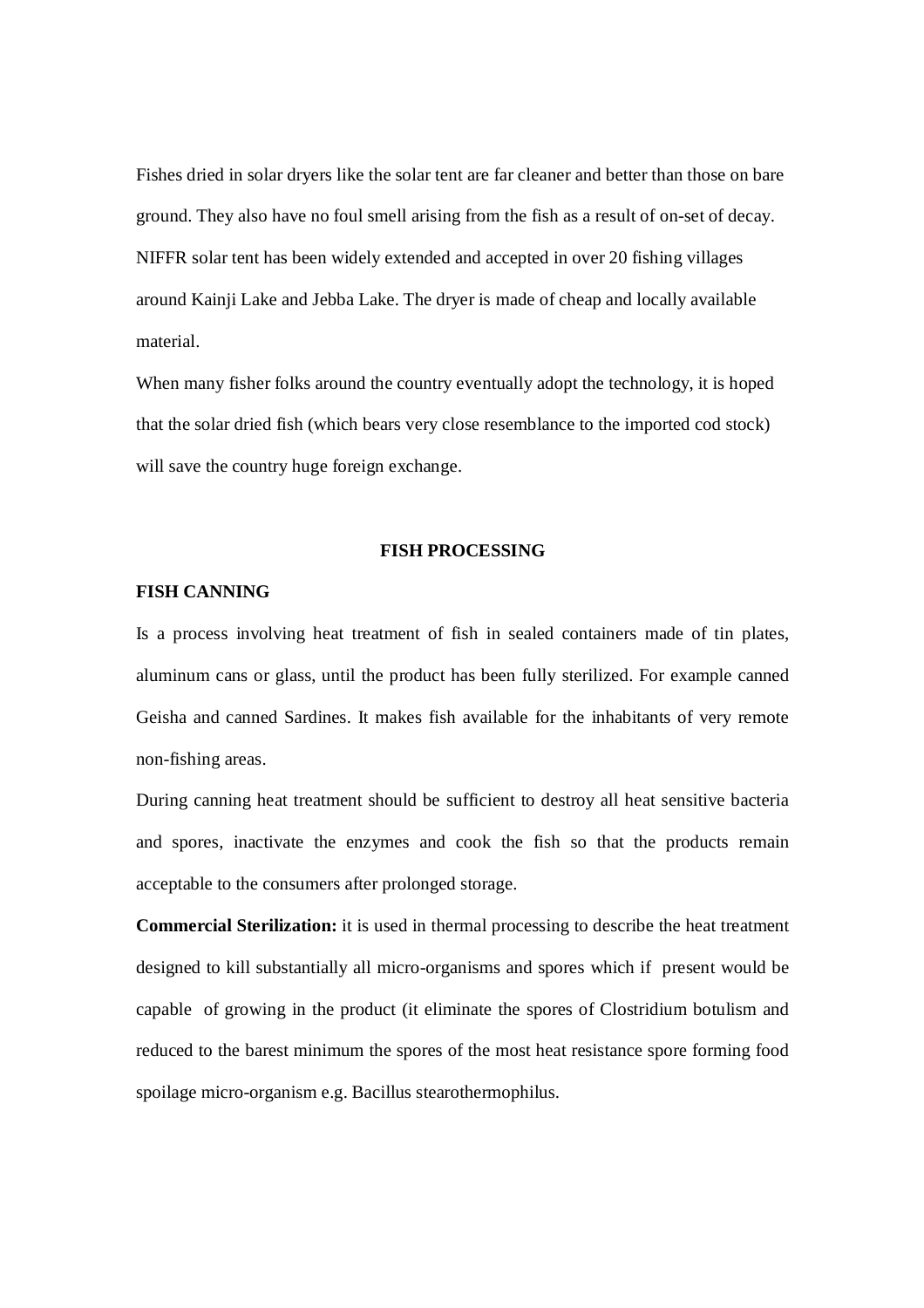The canned food fish is also prevented from contamination by pathogenic organism by storing them in a air-tight package. If the heat treatment is properly carried out, canned fish may remain in storage for several years without refrigeration.

Excessive heat treatment or over processing must still be avoided, as this will adversely affect the organoleptic and nutritional quality of the fish.

Traditional canned fish are obtained from small pelargic fish species such as:

- Herrings (*Clupea spp*)
- Mackerel (*Scomberomerus spp*)
- Anchovies (*Engraulis spp*)
- Tuna (*Thunnus spp*)
- Bonga (*Ethmalosa spp*)

Morocco is the highest producer of canned Sardines.

Fish intended for canning must be in first class condition and must be handled in a hygienic manner to reduce the microbial load on the fish. Poor quality fish will produce canned fish with off odour and flavour with poor texture.

# **FISH MINCE**

It can be defined as fish separated in comunited form from the frames, scales, bones and fins of fish. Fish mince can be prepared either mechanically by the use of flesh/bone separator or non-mechanically. Fish mince is very versatile and can be used to make a variety of products such as fish portions, fish fingers, fish cakes, fish sausage and fish cheese.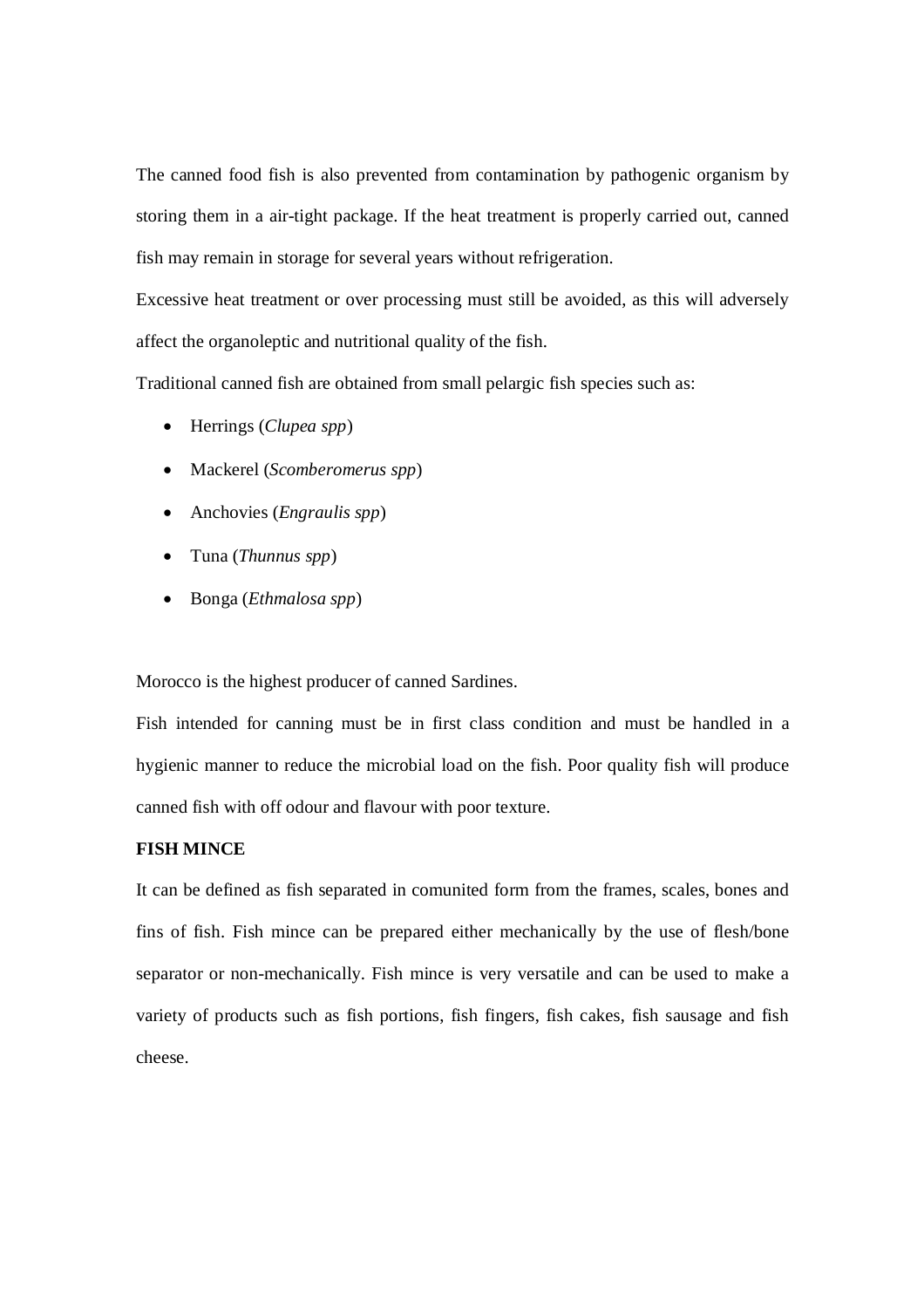#### **Mechanical Preparation**

The fish/bone (or meat/bone) separators also called deboning machines can be used to retrieve flesh attached to bones and frames of fish and thus makes them better utilized instead of discarding them as a waste. This machine consists of a feed belt, perforated drum, scraper and an auger.

Fish is prepared by removing the head, skin, bone, internal organs such as gut, kidney, liver, air-bladder, blood vessel, etc (i.e make fish blemish free material before passing to a flesh/bone separator).

The prepared fish is fed into the deboning machine which squeezed the fish between the feed belt and perforated drums in such a way as to allow only flesh to pass through. While the bones and skins are collected separately. This is used in recovering so-called flesh (about 10% extract flesh) which otherwise would have been discarded from its frame. All these are utilized, thus maximizing the profit from the landings and fish is still made available cheaply to the consumers.

### **Non-mechanical**

**It involves the use of organic acid** to produce minced fish by a combination of physical and chemical methods, and end product may have rancidity or autolysis.

## **SURIMI**

**Th**ese are wet concentrates of proteins of fish muscle that is mechanically de-boned, water-washed fish flesh. It is prepared from marine fish after minced fish has been cold water-washed at 10% to remove fat and water soluble components. After washing, sieve the water to recover the remaining solids which is tasteless, odourless and white which is the base for surimi. The end product is frozen and is used in the preparation of diverse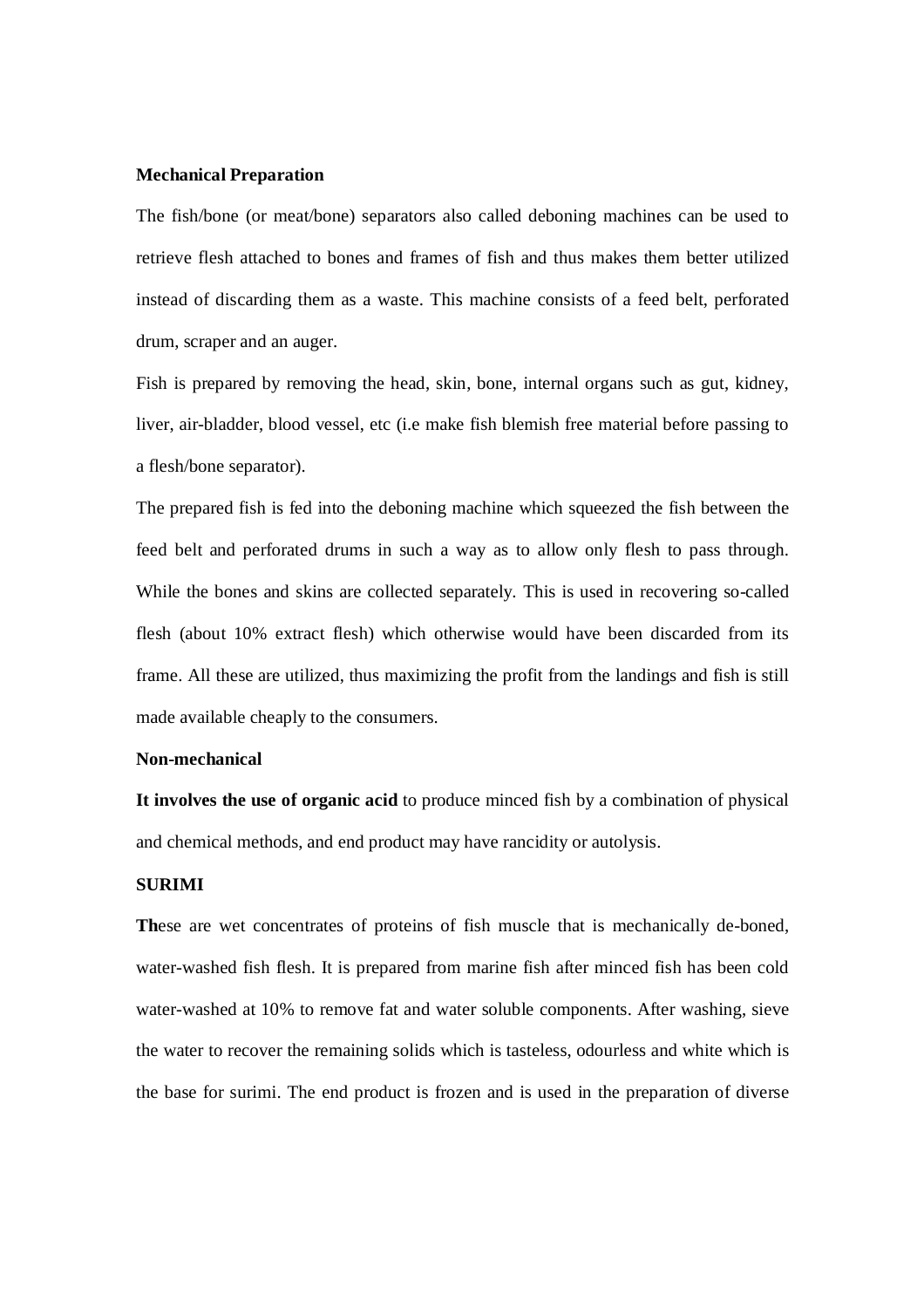fish foods such as kamaboko, tempura and chikwa (Japanese Surimi based products), fish sausage, fish ham, fish stick, fish balls and hamburger.

The difference between minced fish and Surimi is that while minced fish is the fish flesh which is separated from bones and skin (usually mechanically) surimi is prepared after minced fish have been washed in water to removed fat and wet soluble components.

## **Differences between fish processing and preservation**

- Processed fish may be consumed directly while preserved fish may need some form of preparation before consumed
- Processing of fish often enhance its quality while fish preservation does not
- Fish processing is laborious and time consuming while fish preservation requires short time and not laborious
- Fish processing is quite expensive while fish preservation is less expensive
- Fish preservation require high technical know-how and skill labour while fish preservation require little or no skill

## **Similarities between fish processing and preservation**

- $\blacksquare$  Both increase shelf-life of fish
- $\overline{\mathbf{B}}$  Both can occur simultaneously. For example fish meal produced by sun-drying, oven drying or smoking (preservation) before grinding (processing)
- $\frac{1}{\sqrt{2}}$  They both reduce post harvest resource waste/loss
- $\frac{1}{\sqrt{2}}$  Both produce end point which are different from the starting point

**Note: chorkor etc, spoilage at the beginning**